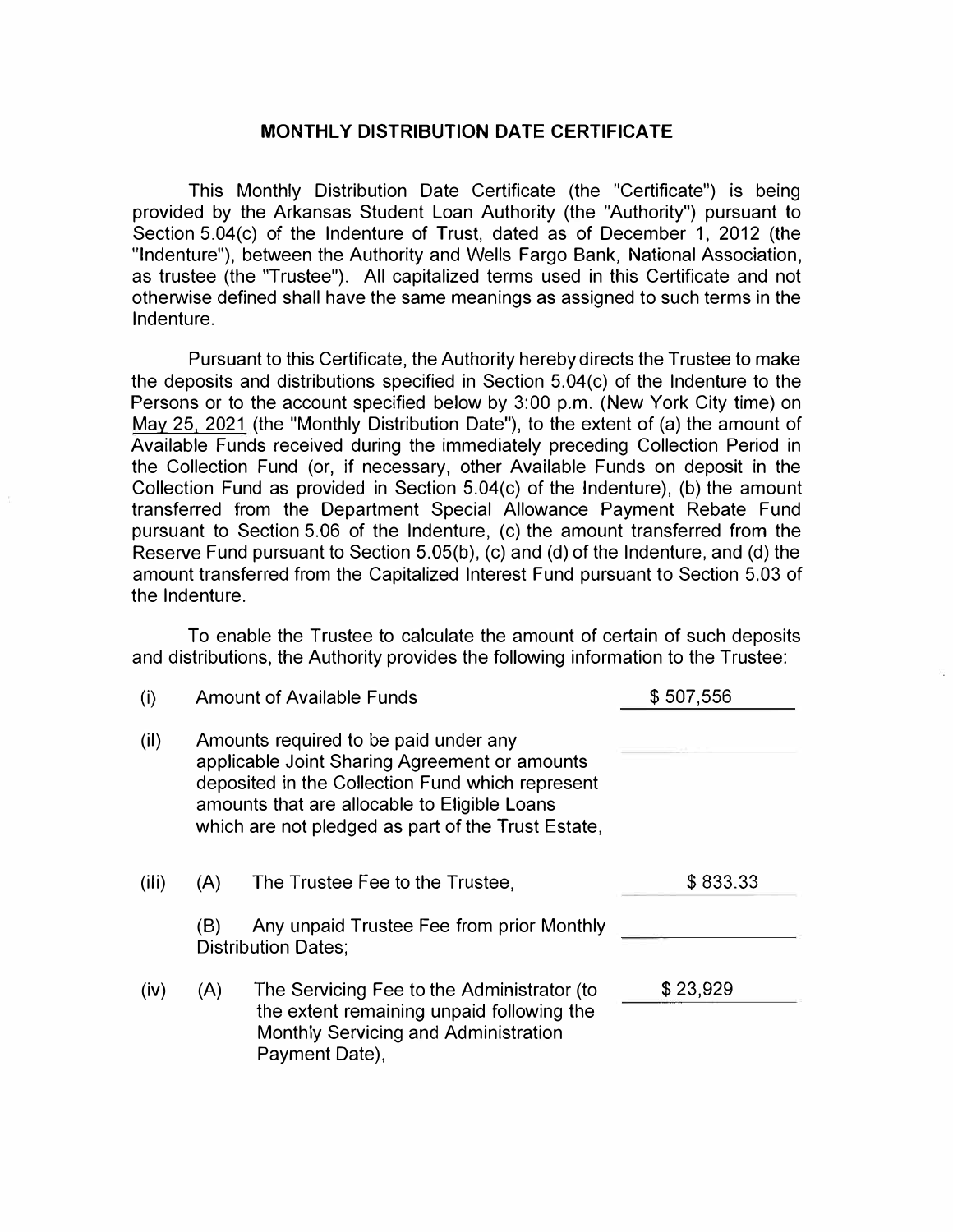|     | (B) | Any unpaid Servicing Fees from prior<br>Monthly Servicing and Administration<br>Payment Dates;                                                            |              |
|-----|-----|-----------------------------------------------------------------------------------------------------------------------------------------------------------|--------------|
| (v) | (A) | The Administration Fee to the<br>Administrator (to the extent<br>remaining unpaid following the Monthly<br>Servicing and Administration Payment<br>Date), | \$3,418      |
|     | (B) | Any unpaid Administration Fees from prior<br>Monthly Servicing and Administration<br>Payment Dates;                                                       |              |
|     |     | The Parity Ratio as of the end of the Collection<br>Period preceding the Monthly Distribution Date.                                                       | 158.71%      |
|     |     | Pool Balance for such Monthly Distribution Date.                                                                                                          | \$41,020,408 |

Pursuant to this Certificate, if applicable, the Authority further hereby directs the Trustee to withdraw from:

> (a) [reserved];

the Capitalized Interest Fund for deposit to the Collection  $(b)$ Fund (i) the amount of insufficient Available Funds in the Collection Fund to make the transfers required by Sections 5.04(b) (other than transfers to repurchase Eligible Loans from a Servicer or any Guaranty Agency) and  $5.04(c)(i)$  through (v) of the Indenture, and (ii) an amount equal to the amount required to be transferred to the Collection Fund on such Monthly Distribution Date: and

the Reserve Fund for deposit to the Collection Fund (i) to the  $(c)$ extent moneys are not available to make the transfers from the Capitalized Interest Fund and the Acquisition Fund, the amount of insufficient Available Funds in the Collection Fund to make the transfers required by Sections 5.04(b) (other than transfers to repurchase Eligible Loans from a Servicer or any Guaranty Agency) and 5.04(c)(i) through (v) of the Indenture, and (ii) the amount on deposit in the Reserve Fund in excess of the Specified Reserve Fund Balance.

The Authority hereby certifies that the information set forth in this Certificate is true and accurate in all material respects, is in compliance with the provisions of the Indenture and that the Trustee may conclusively rely on the same with no further duty to examine or determine the information contained herein.